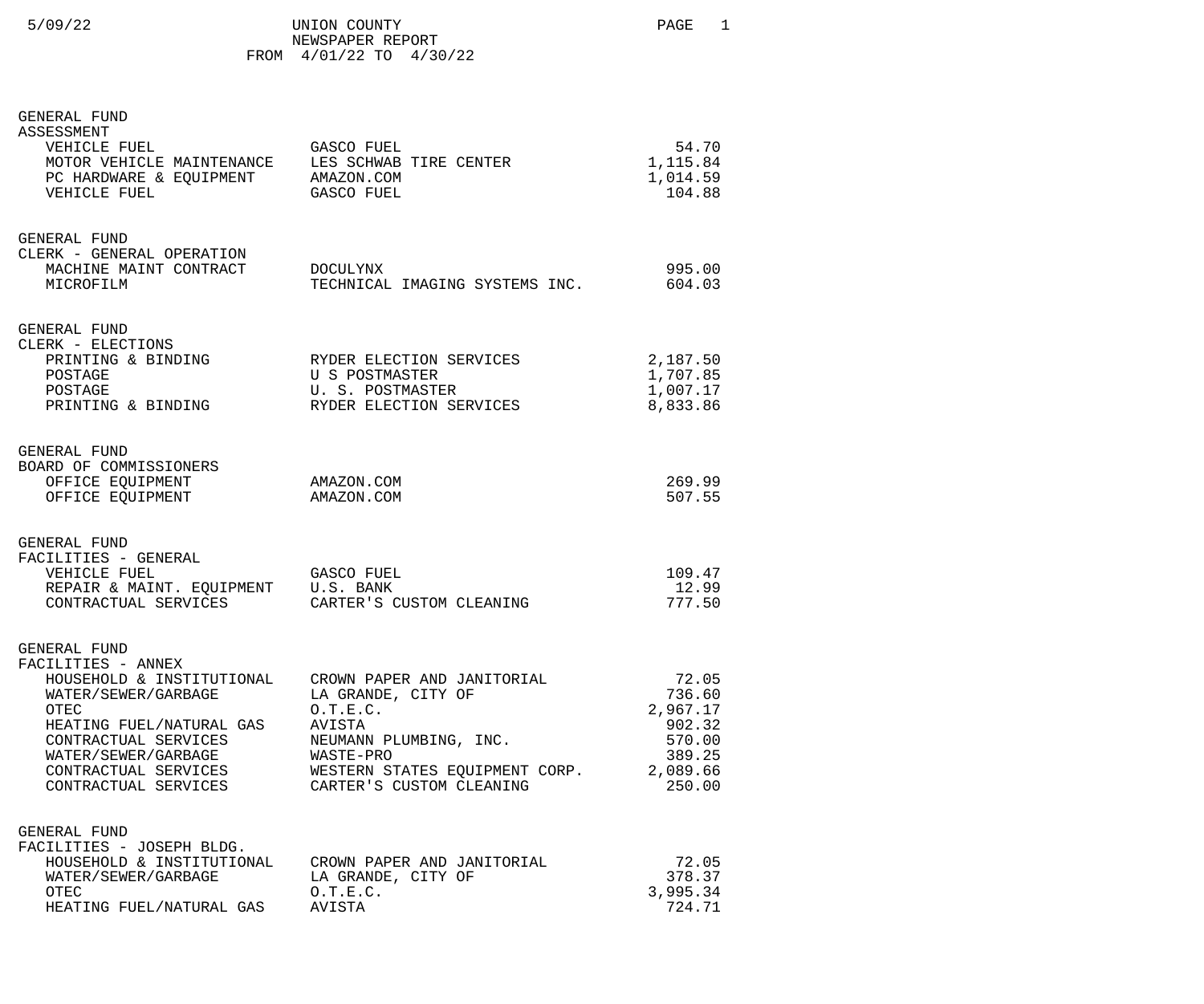| 5/09/22                                                                                                                                                                         | UNION COUNTY<br>NEWSPAPER REPORT<br>FROM 4/01/22 TO 4/30/22                                       | PAGE 2                                               |
|---------------------------------------------------------------------------------------------------------------------------------------------------------------------------------|---------------------------------------------------------------------------------------------------|------------------------------------------------------|
| WATER/SEWER/GARBAGE<br>CONTRACTUAL SERVICES                                                                                                                                     | WASTE-PRO<br>WESTERN STATES EQUIPMENT CORP.                                                       | 333.13<br>796.29                                     |
| GENERAL FUND<br>FACILITIES - ADMIN. BLDG.<br>HOUSEHOLD & INSTITUTIONAL<br>WATER/SEWER/GARBAGE<br>OTEC<br>HEATING FUEL/NATURAL GAS<br>WATER/SEWER/GARBAGE                        | CROWN PAPER AND JANITORIAL<br>LA GRANDE, CITY OF<br>0.T.E.C.<br>AVISTA<br>WASTE-PRO               | 72.04<br>122.47<br>499.55<br>469.36<br>274.12        |
| GENERAL FUND<br>FACILITIES-CIRCUIT COURT<br>HOUSEHOLD & INST<br>WATER/SEWER/GARBAGE<br>OTEC<br>HEATING FUEL/NATURAL GAS AVISTA<br>DEBT SERVICE PAYMENT                          | CROWN PAPER AND JANITORIAL<br>LA GRANDE, CITY OF<br>0.T.E.C.<br>US BANCORP LEASING & FINANCIAL    | 439.13<br>133.98<br>682.78<br>361.55<br>11,637.36    |
| GENERAL FUND<br>COMPUTER SERVICES<br>INTERNET MONITOR/SUPPORT<br>A&T MAIN SYST. SOFTWARE<br>OFFICE/OPERATING SUPPLIES<br>OFFICE/OPERATING SUPPLIES<br>OFFICE/OPERATING SUPPLIES | KNOWBE4, INC.<br>CHAVES CONSULTING, INC.<br>U.S. BANK<br>AMAZON.COM<br>SHI                        | 1,666.17<br>1,166.00<br>144.00<br>2,805.09<br>309.96 |
| <b>GENERAL FUND</b><br>DA - LEGAL SERVICES<br>BOOKS AND PUBLICATIONS<br>COPYING<br>TELEPHONE                                                                                    | U.S. BANK<br>KARPEL<br>UNITED STATES CELLULAR                                                     | 6,120.00<br>574.00<br>237.70                         |
| GENERAL FUND<br>DA - SUPPORT ENFORCEMENT<br>CHILD SUPPORT INCENT EXP AMAZON.COM                                                                                                 |                                                                                                   | 1,128.99                                             |
| GENERAL FUND<br>JUVENILE<br>YDC GRANT EXPENDITURES<br>OFFICE/OPERATING SUPPLIES U.S. BANK<br>YDC GRANT EXPENDITURES<br>EVALUATION<br>YDC GRANT EXPENDITURES                     | MERLYN'S CATERING, LLC<br>MERLYN'S CATERING, LLC<br>ASSURE DRUG DETECTION, LLC<br>CHAMBERS, KITIA | 855.00<br>598.51<br>1,245.00<br>186.00<br>999.20     |
| GENERAL FUND<br>PLANNING<br>CONTRACT SRV-OWR/OWEB                                                                                                                               | ANDERSON-PERRY & ASSOC., INC.                                                                     | 3,321.25                                             |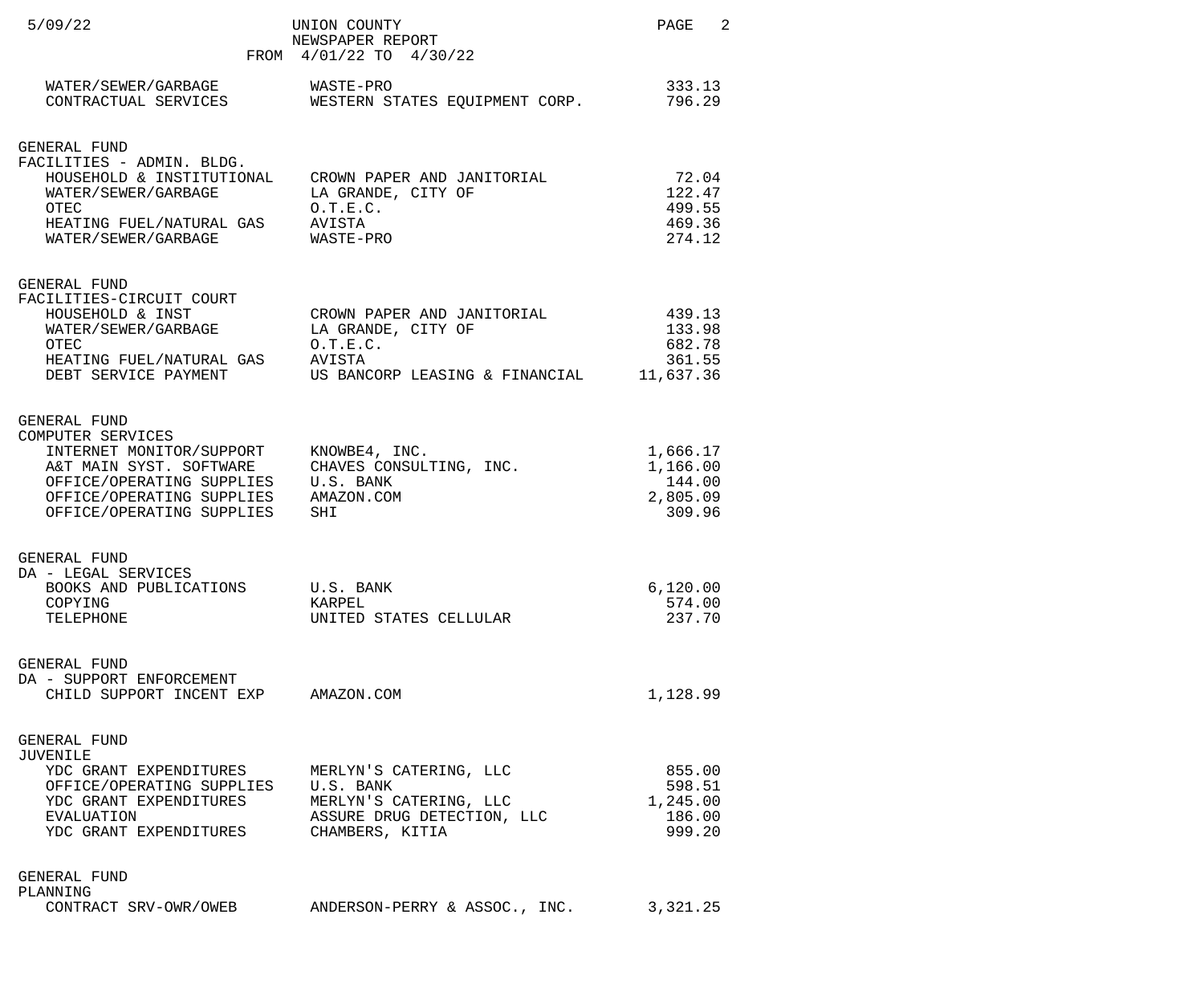| 7.38<br>POSTAGE<br>U.S. BANK<br>837.49<br>PC SOFTWARE MAINT/UPPDATE AMAZON.COM                                                                                                                                                                                                                                                                                                                                                                                                                                                                                                                                                                                                                                                                                                                                                                                                                                                                                                                                                                                                                                                                                                                                                                                                                                                                                                                                                                                                                                                                                                                                                                                                                                                                                                                                                                                                                                                                                                                                                                                                                                                                                                                                                                                                                                                                                                                                                                                                                                                                                                                                                                                                                                                                                                         |  |
|----------------------------------------------------------------------------------------------------------------------------------------------------------------------------------------------------------------------------------------------------------------------------------------------------------------------------------------------------------------------------------------------------------------------------------------------------------------------------------------------------------------------------------------------------------------------------------------------------------------------------------------------------------------------------------------------------------------------------------------------------------------------------------------------------------------------------------------------------------------------------------------------------------------------------------------------------------------------------------------------------------------------------------------------------------------------------------------------------------------------------------------------------------------------------------------------------------------------------------------------------------------------------------------------------------------------------------------------------------------------------------------------------------------------------------------------------------------------------------------------------------------------------------------------------------------------------------------------------------------------------------------------------------------------------------------------------------------------------------------------------------------------------------------------------------------------------------------------------------------------------------------------------------------------------------------------------------------------------------------------------------------------------------------------------------------------------------------------------------------------------------------------------------------------------------------------------------------------------------------------------------------------------------------------------------------------------------------------------------------------------------------------------------------------------------------------------------------------------------------------------------------------------------------------------------------------------------------------------------------------------------------------------------------------------------------------------------------------------------------------------------------------------------------|--|
|                                                                                                                                                                                                                                                                                                                                                                                                                                                                                                                                                                                                                                                                                                                                                                                                                                                                                                                                                                                                                                                                                                                                                                                                                                                                                                                                                                                                                                                                                                                                                                                                                                                                                                                                                                                                                                                                                                                                                                                                                                                                                                                                                                                                                                                                                                                                                                                                                                                                                                                                                                                                                                                                                                                                                                                        |  |
| GENERAL FUND<br>EMERGENCY SERV<br>51.47<br>VEHICLE FUEL<br>GASCO FUEL<br>205.85<br>MOTOR VEHICLE MAINTENANCE U.S. BANK<br>GASCO FUEL<br>138.46<br>VEHICLE FUEL                                                                                                                                                                                                                                                                                                                                                                                                                                                                                                                                                                                                                                                                                                                                                                                                                                                                                                                                                                                                                                                                                                                                                                                                                                                                                                                                                                                                                                                                                                                                                                                                                                                                                                                                                                                                                                                                                                                                                                                                                                                                                                                                                                                                                                                                                                                                                                                                                                                                                                                                                                                                                         |  |
| GENERAL FUND<br>SPECIAL ACCOUNTS<br>OFFICE SUPPLIES<br>42.92<br>AMAZON.COM<br>CONTRACTUAL SERVICES CITY COUNTY INSURANCE SERVICES<br>1,826.00<br>PITNEY BOWES<br>1,109.40<br>POSTAGE<br>ADVERTISING<br>588.68<br>EO MEDIA<br>400.00<br>ADVERTISING<br>KCMB RADIO<br>RESOURCE DEVELOPMENT U.S. BANK<br>2,210.10<br>SCHOOL NURSE-HNRS CENTER FOR HUMAN DEVELOPMENT 68,175.00<br>OFFICE SUPPLIES<br>OFFICE DEPOT<br>1,101.95<br>PREDATOR CONTROL PROGRAM<br>USDA, APHIS<br>1,778.44<br>ALL AMERICAN INN<br>COVID-19 BUSINESS SUPPORT<br>7,776.82<br>ALL FOR YOU SALON AND MORE<br>COVID-19 BUSINESS SUPPORT<br>6,404.44<br>COVID-19 BUSINESS SUPPORT<br>AMAZING CHANGES HAIR DESIGN 7,662.46<br>COVID-19 BUSINESS SUPPORT<br>ANDERSON LAW OFFICE<br>5,432.34<br>COVID-19 BUSINESS SUPPORT<br>ANYTIME FITNESS<br>5,946.98<br>APD & EXCAVATING, LLC<br>COVID-19 BUSINESS SUPPORT<br>7,548.09<br>COVID-19 BUSINESS SUPPORT<br>BENCHWARMERS BAR & GRILL<br>6,518.81<br>BLAINE PAUL HOSEY CONTRACTING 6,976.27<br>COVID-19 BUSINESS SUPPORT<br>COVID-19 BUSINESS SUPPORT<br>BLUE MOUNTAIN BARBERS<br>BOYLAN STUDIOS<br>6,976.27<br>COVID-19 BUSINESS SUPPORT<br>7,548.09<br>BRENT CLAPP MEDIA SERVICES<br>7,891.19<br>COVID-19 BUSINESS SUPPORT<br>BROTHER BEAR CAFE<br>7,319.36<br>COVID-19 BUSINESS SUPPORT<br>BUD JACKSON'S EATERY & TAPS 10,000.00<br>COVID-19 BUSINESS SUPPORT<br>BUGGY BATH CAR & TRUCK WASH 5,718.25<br>CADDIE INK TATOO 7,433.73<br>COVID-19 BUSINESS SUPPORT<br>COVID-19 BUSINESS SUPPORT<br>COVID-19 BUSINESS SUPPORT<br>CARING CUTS<br>5,832.62<br>CJ'S RIVERSIDE INN - UNION HOT $8,348.65$<br>COVID-19 BUSINESS SUPPORT<br>COVID-19 BUSINESS SUPPORT<br>5,375.16<br>CLANK-TRONIX<br>CLANK-TRONIX<br>CORREAS, INC - CINCO DE MAYO 7,319.36<br>COUNTERTOP SOLUTIONS LLC 5,375.16<br>DIRECT MUSIC SOURCE 6,175.71<br>EAGLE CAP CROSS FIT 6,976.27<br>ETHOPIANHANDS 5,946.98<br>FIND YOUR WAY TRAVEL 6,861.90<br>GRANDE HOT SPRINGS<br>COVID-19 BUSINESS SUPPORT<br>COVID-19 BUSINESS SUPPORT<br>COVID-19 BUSINESS SUPPORT<br>COVID-19 BUSINESS SUPPORT<br>COVID-19 BUSINESS SUPPORT<br>COVID-19 BUSINESS SUPPORT<br>COVID-19 BUSINESS SUPPORT<br>COVID-19 BUSINESS SUPPORT<br>COVID-19 BUSINESS SUPPORT<br>COVID-19 BUSINESS SUPPORT<br>COVID-19 BUSINESS SUPPORT<br>GRAVY DAVE'S<br>7,776.82<br>$\begin{array}{lllllll} \text{CIRL} & \text{CIRL} & \text{CIRL} & \text{CIRL} \\ \text{GREATER} & \text{OREGON} & \text{SECURE} & \text{TRANSPOR} & & & & 5 \,, 489 \,.52 \\ \text{HOUGHT'S} & 24 & \text{FLAVORS} & & & & 6 \,, 747 \,.54 \\ \text{HO} & & & & & & 6 \end{array}$<br>COVID-19 BUSINESS SUPPORT<br>COVID-19 BUSINESS SUPPORT<br>COVID-19 BUSINESS SUPPORT<br>8,577.38<br>HQ<br>ISLAND EXPRESS LUBE & CAR WASH 7,090.63<br>COVID-19 BUSINESS SUPPORT |  |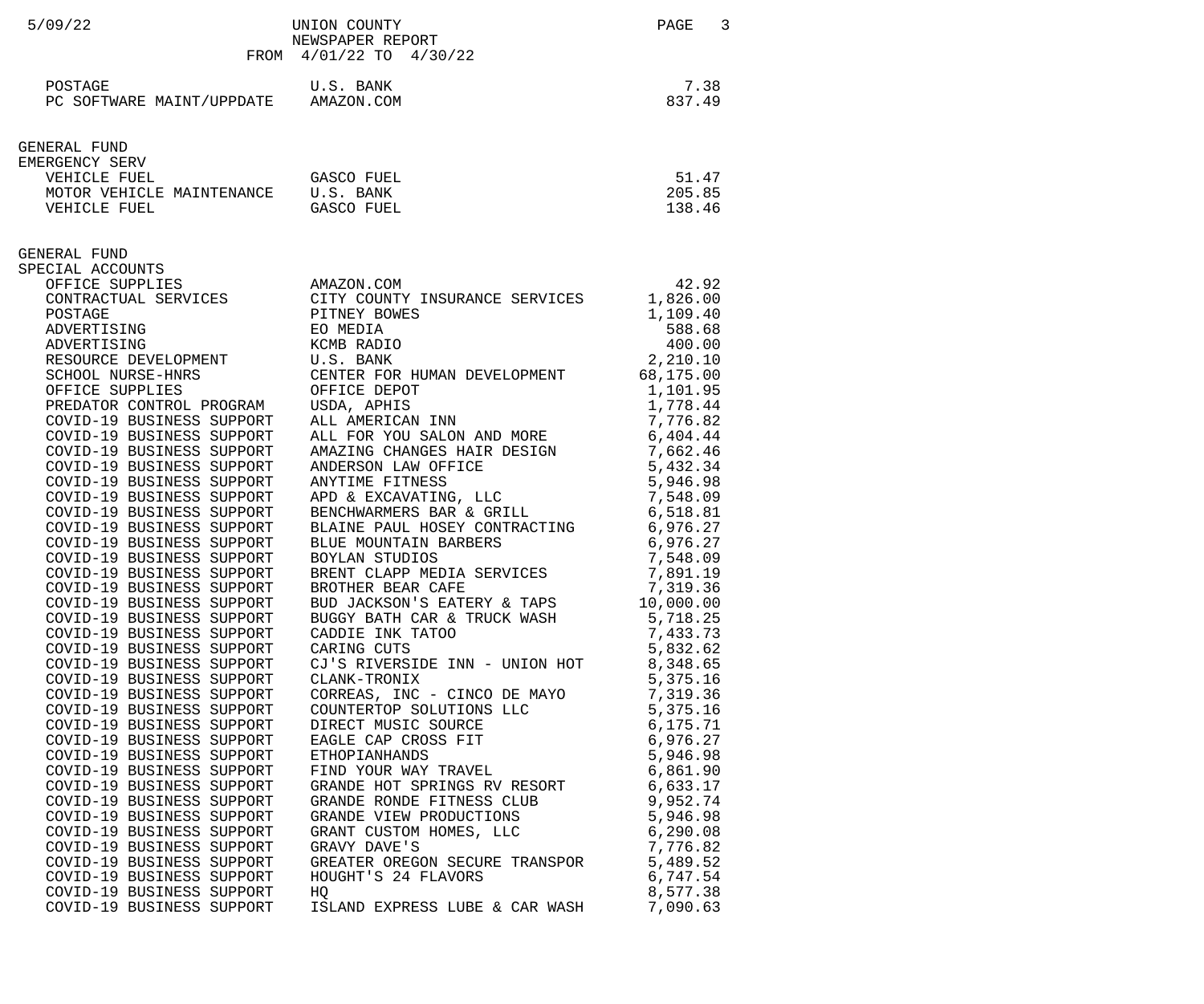| 5/09/22 |                                                                                                                                                                            | UNION COUNTY<br>NEWSPAPER REPORT                                | PAGE       | $\overline{4}$ |
|---------|----------------------------------------------------------------------------------------------------------------------------------------------------------------------------|-----------------------------------------------------------------|------------|----------------|
|         |                                                                                                                                                                            | FROM 4/01/22 TO 4/30/22                                         |            |                |
|         | COVID-19 BUSINESS SUPPORT                                                                                                                                                  | JACE & EMILI MAGEE TRUCKING                                     | 4,688.97   |                |
|         | COVID-19 BUSINESS SUPPORT                                                                                                                                                  | JC WOODWORKS                                                    | 5,032.06   |                |
|         | COVID-19 BUSINESS SUPPORT                                                                                                                                                  | JONES, DASHIA                                                   | 7,548.09   |                |
|         | COVID-19 BUSINESS SUPPORT                                                                                                                                                  | KIRKSEY, BRITTNEY                                               | 6,976.27   |                |
|         | COVID-19 BUSINESS SUPPORT                                                                                                                                                  | LA FIESTA                                                       | 9,492.30   |                |
|         | COVID-19 BUSINESS SUPPORT                                                                                                                                                  | LA GRANDE FAMILY EYE CARE                                       | 8,577.38   |                |
|         | COVID-19 BUSINESS SUPPORT                                                                                                                                                  | LAURA ECKSTEIN LAW                                              | 5,375.16   |                |
|         | COVID-19 BUSINESS SUPPORT                                                                                                                                                  | LIFE REFIRMATION COUNSELING                                     | 6, 175.71  |                |
|         | COVID-19 BUSINESS SUPPORT                                                                                                                                                  | LJ BREWSKIS                                                     | 8,119.92   |                |
|         | COVID-19 BUSINESS SUPPORT                                                                                                                                                  |                                                                 | 5,260.79   |                |
|         | COVID-19 BUSINESS SUPPORT                                                                                                                                                  | LONDIN HAIR COMPANY<br>LONGBRANCH BAR & EATS<br>MAMACITAS GRILL | 6,290.08   |                |
|         | COVID-19 BUSINESS SUPPORT                                                                                                                                                  | MAMACITAS GRILL                                                 | 9,377.93   |                |
|         | COVID-19 BUSINESS SUPPORT                                                                                                                                                  | MARKET PLACE FRESH FOODS                                        | 6,861.90   |                |
|         | COVID-19 BUSINESS SUPPORT                                                                                                                                                  | METAMORPHOSIS ART                                               | 7,548.09   |                |
|         | COVID-19 BUSINESS SUPPORT                                                                                                                                                  | MOUNTAIN VALLEY FITNESS                                         | 7,662.46   |                |
|         | COVID-19 BUSINESS SUPPORT                                                                                                                                                  | MOY'S DYNASTY                                                   | 8,234.28   |                |
|         | COVID-19 BOSINESS SOFFORT<br>COVID-19 BUSINESS SUPPORT<br>COVID-19 BUSINESS SUPPORT<br>COVID-19 BUSINESS SUPPORT                                                           | NIGHT FRIGHT PRODUCTIONS                                        | 4,002.78   |                |
|         |                                                                                                                                                                            | NORTH POWDER CAFE                                               | 6,747.54   |                |
|         |                                                                                                                                                                            | OLYMPUS FITNESS                                                 | 8,577.38   |                |
|         | COVID-19 BUSINESS SUPPORT<br>COVID-19 BUSINESS SUPPORT                                                                                                                     | PAUL SWIGERT FINANCIAL SERVICE                                  | 6,747.54   |                |
|         | COVID-19 BUSINESS SUPPORT                                                                                                                                                  | PEAK LIFESTYLE STUDIO                                           | 8,691.74   |                |
|         | COVID-19 BUSINESS SUPPORT                                                                                                                                                  | RMC QUALITY CONSTRUCTION<br>ROSE, KIMBERLY                      | 5, 146. 43 |                |
|         | COVID-19 BUSINESS SUPPORT                                                                                                                                                  | ROSE, KIMBERLY                                                  | 6,404.44   |                |
|         | COVID-19 BUSINESS SUPPORT                                                                                                                                                  | SERVICEMASTER JANITORIAL                                        | 5,375.16   |                |
|         | COVID-19 BUSINESS SUPPORT                                                                                                                                                  | STEAKHOUSE AT COVE                                              | 7,891.19   |                |
|         | COVID-19 BUSINESS SUPPORT                                                                                                                                                  | STRIETZEL, LANETTE                                              | 7,548.09   |                |
|         | COVID-19 BUSINESS SUPPORT                                                                                                                                                  | TAP THAT GROWLERS                                               | 8,691.74   |                |
|         |                                                                                                                                                                            | TEN DEPOT STREET                                                | 9,263.57   |                |
|         |                                                                                                                                                                            | THE DENTURE LADY                                                | 6,976.27   |                |
|         | COVID-19 BUSINESS SUPPORT<br>COVID-19 BUSINESS SUPPORT<br>COVID-19 BUSINESS SUPPORT<br>COVID-19 BUSINESS SUPPORT<br>COVID-19 BUSINESS SUPPORT<br>COVID-19 BUSINESS SUPPORT | THE DIET DOC - BEWELL STUDIO                                    | 5,146.43   |                |
|         |                                                                                                                                                                            | THE HIDEOUT SALOON                                              | 8,691.74   |                |
|         | COVID-19 BUSINESS SUPPORT                                                                                                                                                  | THE LODGE AT HOT LAKE SPRINGS                                   | 7,319.36   |                |
|         | COVID-19 BUSINESS SUPPORT                                                                                                                                                  | THE SMOKEHOUSE RESTAURANT                                       | 8,005.55   |                |
|         | COVID-19 BUSINESS SUPPORT                                                                                                                                                  | TITUS, SHONDA                                                   | 6,976.27   |                |
|         | COVID-19 BUSINESS SUPPORT                                                                                                                                                  | TUCORI, FRANK                                                   | 5, 146. 43 |                |
|         | COVID-19 BUSINESS SUPPORT                                                                                                                                                  | WAITE PROPERTIES                                                | 5,946.98   |                |
|         | COVID-19 BUSINESS SUPPORT                                                                                                                                                  | WE PAINT LA GRANDE                                              | 8,463.01   |                |
|         | COVID-19 BUSINESS SUPPORT                                                                                                                                                  | WHITE BARN ESTATE                                               | 9,149.20   |                |
|         | COBRA/RETIREES MED INS.                                                                                                                                                    | ASSOC. OF OR. CO. INS. TRUST                                    | 3, 272. 71 |                |

REIMBURSABLE TRAVEL GASCO FUEL 85.62 FIELD BURNING PRIORITY ONE

## GENERAL FUND

SHERIFF

| MOTOR VEHICLE MAINTENANCE       | A & J ENTERPRISES, LLC         | 466.09    |
|---------------------------------|--------------------------------|-----------|
| MOTOR VEHICLE MAINTENANCE       | COMMERCIAL TIRE                | 1,622.91  |
| VEHICLE FUEL                    | GASCO FUEL                     | 5,397.81  |
| BOAT REGISTRATION FEES          | OREGON STATE MARINE BOARD      | 1,333.50  |
| OFFICE/OPERATING SUPPLIES       | PEPSI-COLA BOTTLING CO.        | 339.20    |
| TRANSPORTATION                  | THE BANCORP BANK               | 17,583.42 |
| REIMBURSEABLE SUPPLIES          | OREGON PARKS & RECREATION DEPT | 19,888.00 |
| UNIFORMS                        | U S BANK                       | 1,061.52  |
| MOTOR VEHICLE MAINTENANCE       | BANNER BANK                    | 1,924.02  |
| PATROL SUPPLIES (UCSO) U S BANK |                                | 28.40     |
|                                 |                                |           |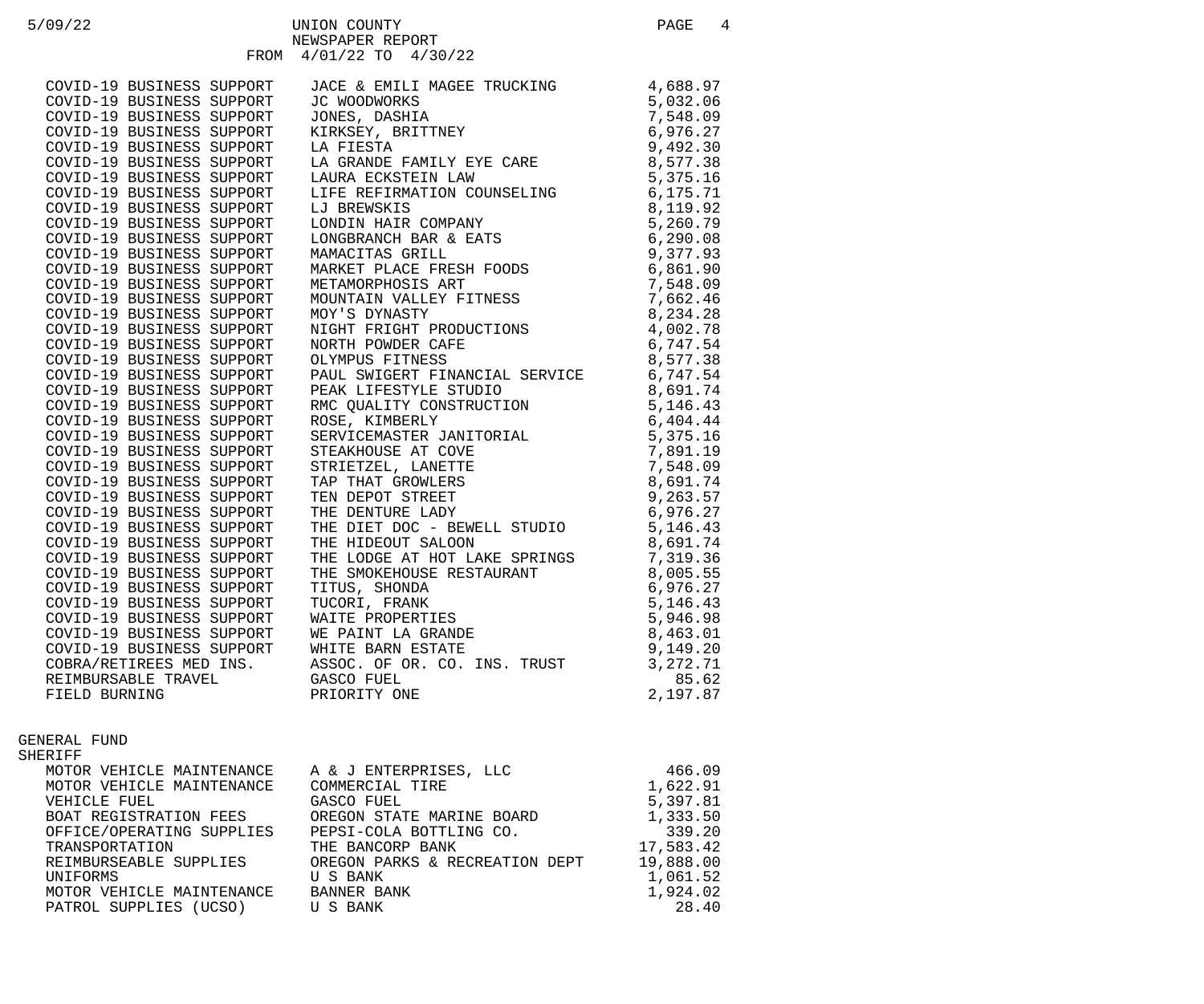| 5/09/22                                                                                                                                                                                                                                                                                                                                                                                                                                                                                                                              | UNION COUNTY<br>NEWSPAPER REPORT<br>FROM 4/01/22 TO 4/30/22                                                                                                                                                                                                                                                                                                                                                                                                                                                                                                                                                                                                                                                                                                   | 5<br>PAGE                                                                                                                                                                                                                |
|--------------------------------------------------------------------------------------------------------------------------------------------------------------------------------------------------------------------------------------------------------------------------------------------------------------------------------------------------------------------------------------------------------------------------------------------------------------------------------------------------------------------------------------|---------------------------------------------------------------------------------------------------------------------------------------------------------------------------------------------------------------------------------------------------------------------------------------------------------------------------------------------------------------------------------------------------------------------------------------------------------------------------------------------------------------------------------------------------------------------------------------------------------------------------------------------------------------------------------------------------------------------------------------------------------------|--------------------------------------------------------------------------------------------------------------------------------------------------------------------------------------------------------------------------|
| PATROL SUPPLIES (UCSO) U.S. BANK<br>REPAIR & MAINTENANCE PC'S AMAZON.COM<br>MOTOR VEHICLE MAINTENANCE CARBOY FLOWERS<br>COMMUNITY POLICING<br>VEHICLE FUEL                                                                                                                                                                                                                                                                                                                                                                           | MOTOR VEHICLE MAINTENANCE COMMERCIAL TIRE<br>CREATIVE PRODUCTS SOURCING<br>GASCO FUEL                                                                                                                                                                                                                                                                                                                                                                                                                                                                                                                                                                                                                                                                         | 950.05<br>1,821.50<br>1,627.27<br>1,025.88<br>994.14<br>5,173.88<br>1,699.80<br>1,633.65                                                                                                                                 |
| GENERAL FUND<br>CORRECTIONS<br>VEHICLE FUEL<br>MEDICAL SUPPLIES & CARE RED CROSS<br><b>JAIL SUPPLIES</b><br><b>JAIL SUPPLIES</b><br>VEHICLE FUEL<br>TELEPHONE<br>NURSING CONTRACT                                                                                                                                                                                                                                                                                                                                                    | MOTOR VEHICLE MAINTENANCE A & J ENTERPRISES, LLC<br>LEDS/COMPUTER SUPPORT AMAZON.COM<br>INDICAT PILLE<br>GASCO FUEL<br>NURSING CONTRACT<br>FOOD FOR HUMAN CONSUMPT. M GOLD BOISE, DEAN DAIRY<br>MEDICAL SUPPLIES & CARE MC LEAN, STEPHEN<br>OFFICE/OPERATING SUPPLIES PEPSI-COLA BOTTLING CO.<br>MEDICAL SUPPLIES & CARE RED CROSS<br>FOOD FOR HUMAN CONSUMPT. SHAMROCK FOODS<br>INMATE SUPPLIES REIMB CONSOLIDATED TELECOM, INC.<br>MOTOR VEHICLE MAINTENANCE LES SCHWAB TIRE CENTER<br>U S BANK<br>U S BANK<br>JAIL SUPPLIES                     U S BANK<br>LEDS/COMPUTER SUPPORT       AMAZON.COM<br>FOOD FOR HUMAN CONSUMPT.     CAPITAL ONE/WAL-MART<br>GASCO FUEL<br>MEDICAL SUPPLIES & CARE THE DENTURE LADY<br>UNITED STATES CELLULAR<br>ZUNINO, BUD | 98.90<br>291.04<br>643.66<br>1,620.00<br>544.05<br>1,837.00<br>165.00<br>4,464.61<br>3,377.10<br>1,256.25<br>660.25<br>1,160.66<br>2,559.68<br>507.56<br>3,178.17<br>644.31<br>1,700.00<br>188.98<br>1,225.00            |
| PUBLIC WORKS FUND<br>ROAD MAINT/CONSTRUCTION<br>PC REPLACEMENT<br>REPAIR & MAINT. BUILDING<br>PUBLIC UTILITIES SERVICES<br>SHOP TOOLS<br>VEHICLE FUEL<br>EQUIPMENT MAINT SUPPLIES<br>EQUIPMENT MAINT SUPPLIES<br>EQUIPMENT MAINT SUPPLIES<br>VEHICLE FUEL<br>EQUIPMENT MAINT SUPPLIES<br>EQUIPMENT MAINT SUPPLIES<br>EQUIPMENT MAINT SUPPLIES<br>PUBLIC UTILITIES SERVICES<br>SAFETY EQUIPMENT<br>ROAD MAINTENANCE SUPPLIES<br>ROAD MAINTENANCE SUPPLIES<br>SIGNS<br>REPAIR & MAINT BLDG<br>EQUIPMENT MAINT SUPPLIES<br>VEHICLE FUEL | AMAZON.COM<br>ARAMARK UNIFORM SERVICES WEST<br>AVISTA<br>BANNER BANK<br>BYRNES OIL CO., INC.<br>D & S HYDRAULICS, INC.<br>FENN'S WRECKER SERVICE<br>FREIGHTLINER NORTHWEST<br>GASCO FUEL<br>KENWORTH SALES COMPANY<br>NAPA AUTO PARTS<br>NORTHWEST EQUIPMENT SALES, INC<br>0.T.E.C.<br>R & C FIRE EXTINGUISHERS<br>ROYAL ROCK<br>SEUBERT EXCAVATORS, INC.<br>TRAFFIC SAFETY SUPPLY CO.<br>TREASURE VALLEY STEEL, INC<br>FREIGHTLINER NORTHWEST<br>GASCO FUEL                                                                                                                                                                                                                                                                                                  | 334.91<br>609.25<br>1,269.20<br>940.84<br>15,908.16<br>1,424.05<br>862.70<br>936.76<br>979.35<br>1,029.60<br>1,037.24<br>839.72<br>1,381.22<br>760.50<br>3,602.06<br>13,120.66<br>826.14<br>4,874.03<br>744.94<br>855.41 |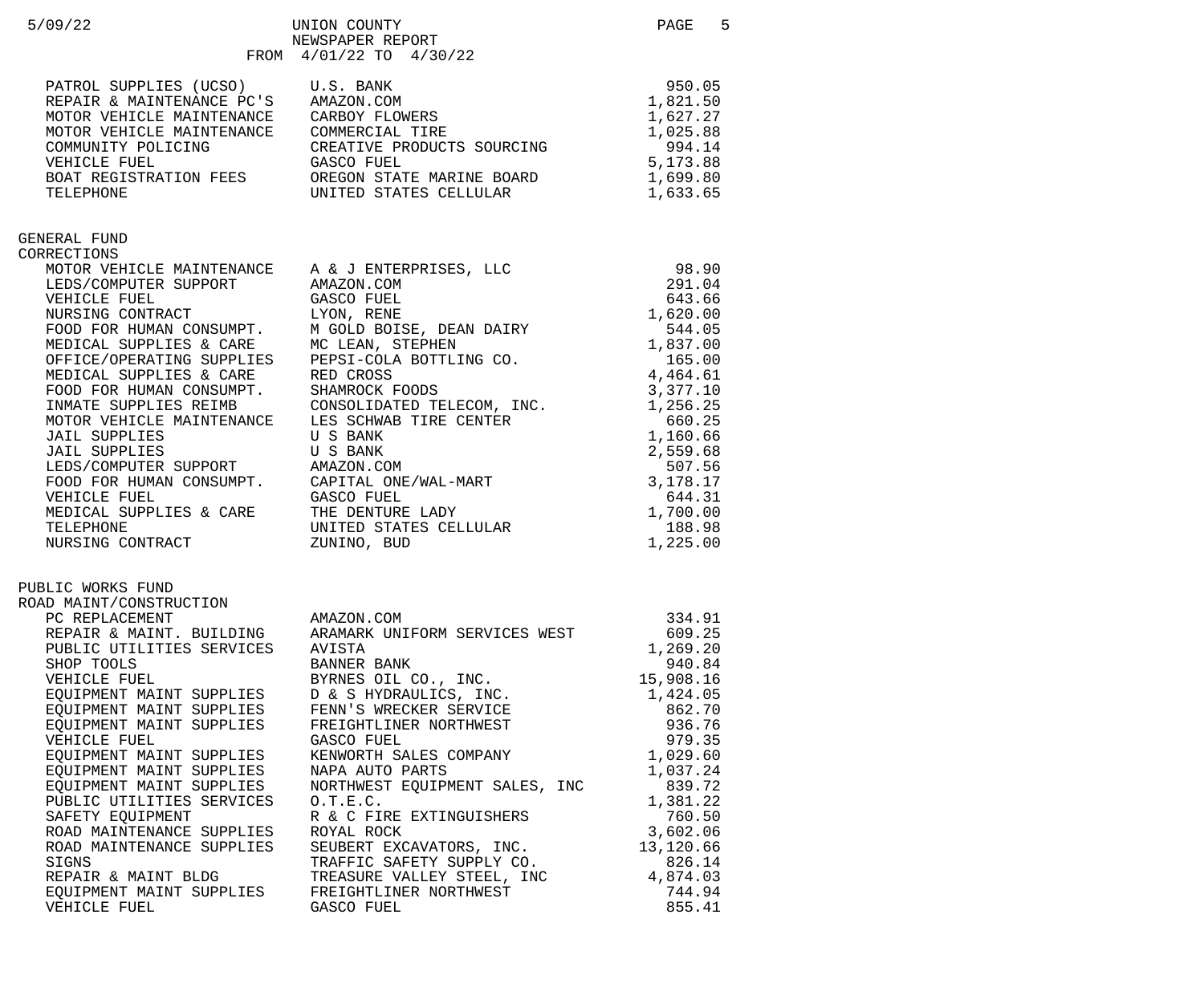| 5/09/22                                                                                                                                                                         | UNION COUNTY<br>NEWSPAPER REPORT<br>FROM 4/01/22 TO 4/30/22                                                                                              | PAGE 6                                                     |
|---------------------------------------------------------------------------------------------------------------------------------------------------------------------------------|----------------------------------------------------------------------------------------------------------------------------------------------------------|------------------------------------------------------------|
|                                                                                                                                                                                 | EQUIPMENT MAINT SUPPLIES WESTERN STATE EQUIP. CORP.                                                                                                      | 1,809.18                                                   |
| WEED CONTROL FUND<br>WEED MAINTENANCE<br>VEHICLE FUEL/MAINTENANCE U.S. BANK<br>VEHICLE FUEL/MAINTENANCE GASCO FUEL<br>VEHICLE FUEL/MAINTENANCE GLASSMITH<br>HERBICIDES          | NUTRIEN AG SOLUTIONS                                                                                                                                     | 2,220.77<br>87.21<br>500.54<br>27,526.92                   |
| BICYCLE FUND/PROJECT FUND<br>SPECIAL PROGRAMS<br>EOCRO CONTRACTUAL SRVS<br>EOCRO CONTRACTUAL SRVS                                                                               | TONKON TORP<br>EOCRO CONTRACTUAL SRVS WALLOWA RESOURCES, INC.<br>EOCRO CONTRACTUAL SRVS EASTERN OREGON WOMEN'S COALITI<br>EASTERN OREGON WOMEN'S COALITI | 3,333.00<br>11,405.67<br>10,000.00                         |
| ANIMAL CONTROL FUND<br>SPECIAL PROGRAMS<br>TUITION/TRAINING<br>MOTOR VEHICLE MAINTENANCE CARBOY FLOWERS<br>TELEPHONE                                                            | CONTRACTUAL SERVICES BLUE MTN. HUMANE ASSOCIATION 12,500.00<br>U S BANK<br>UNITED STATES CELLULAR                                                        | 447.00<br>776.35<br>102.42                                 |
| COMMISSION CHILD & FAMILY<br><b>DFC</b><br>CONTRACTUAL SERVICES<br>OFFICE/OPERATING SUPPLIES U.S. BANK<br>CONTRACTUAL SERVICES<br>TRAVEL                                        | OFFICE/OPERATING SUPPLIES ISLAND CITY MARKET & DELI<br>KCMB RADIO<br>J. CHAD PROFESSIONAL TRAINING<br>MC QUEENEY, DALE K.                                | 304.50<br>200.00<br>412.00<br>5,200.00<br>1,618.31         |
| COMMISSION CHILD & FAMILY<br>SUB DEPT-DRUG FREE RELAY<br>OFFICE/OPERATING SUPPLIES U.S. BANK<br>OFFICE/OPERATING SUPPLIES AMAZON.COM                                            |                                                                                                                                                          | 477.83<br>22.76                                            |
| STF FUND<br>SPECIAL PROGRAMS<br>CONTRACTUAL SVC-STF<br>CONTRACTUAL SVC-STF                                                                                                      | CENTER FOR HUMAN DEVELOPMENT<br>COMMUNITY CONNECTION                                                                                                     | 4,425.00<br>12,500.00                                      |
| COMMUNITY CORRECTIONS<br>PUBLIC SAFETY<br>CLIENT SERVICES, FELON<br>CLIENT SERVICES, FELON<br>LABORATORY<br>CLIENT SERVICES, FELON<br>TRAVEL/TRAINING<br>CLIENT SERVICES, FELON | BLUE MOUNTAIN POLYGRAPH, LLC<br>EASTERN OREGON TREATMENT SERVI<br>ASSURE DRUG DETECTION, LLC<br>0.T.E.C.<br>U.S. BANK<br>CORRECTIONAL COUNSELING, INC.   | 750.00<br>1,550.00<br>301.00<br>161.96<br>223.95<br>605.00 |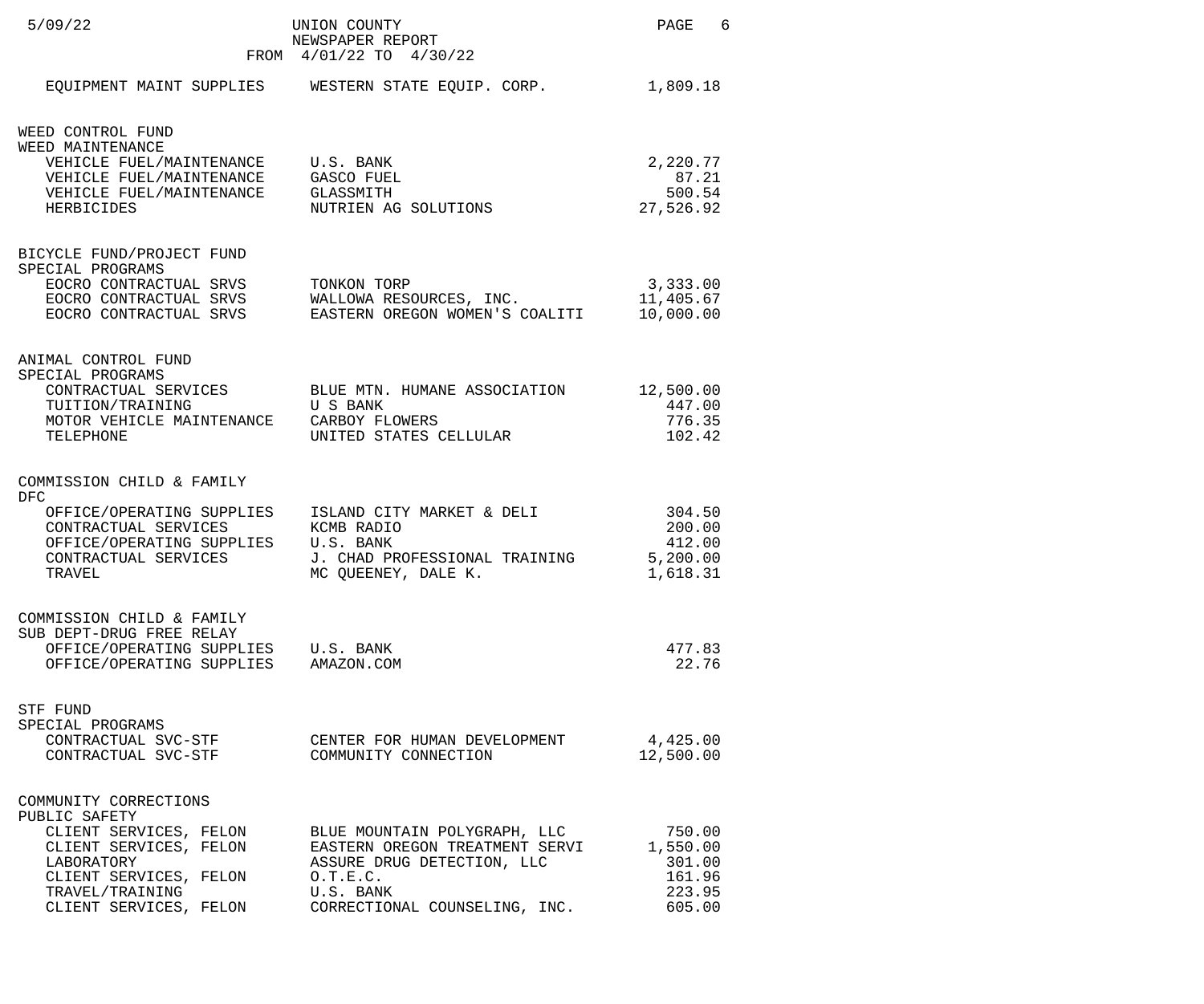| 5/09/22                                                                                                                                                                                                                               | UNION COUNTY<br>NEWSPAPER REPORT<br>FROM 4/01/22 TO 4/30/22                                                                                                                                                                            | PAGE 7                                                                                      |
|---------------------------------------------------------------------------------------------------------------------------------------------------------------------------------------------------------------------------------------|----------------------------------------------------------------------------------------------------------------------------------------------------------------------------------------------------------------------------------------|---------------------------------------------------------------------------------------------|
| CLIENT SERVICES, FELON<br>LABORATORY<br>VEHICLE FUEL<br>CLIENT SERVICES, FELON OXFORD HOUSE HOPE<br>CLIENT SERVICES, FELON<br>CLIENT SERVICES, FELON SPFA, LLC<br>CLIENT SERVICES, FELON VALLEY RENTALS LLC                           | O.T.E.C.<br>CLIENT SERVICES, FELON OXFORD HOUSE UNITAS<br>ASSURE DRUG DETECTION, LLC<br>GASCO FUEL<br>OXFORD HOUSE HOPE<br>OXFORD HOUSE UNITAS<br>CLIENT SERVICES, FELON STRAIGHT, DEBORAH<br>CLIENT SERVICES FELON VALLEY RENTALS LLC | 66.67<br>800.00<br>417.00<br>239.67<br>900.00<br>556.00<br>2,501.50<br>1,370.00<br>2,150.00 |
| MERA<br>RECREATION PROGRAMS<br>FUEL/VEHICLE MAINT GASCO FUEL                                                                                                                                                                          |                                                                                                                                                                                                                                        | 130.40                                                                                      |
| SHERIFF RESERVE PROG FUND<br>PUBLIC SAFETY<br>SEARCH AND RESCUE EXP 0.T.E.C.                                                                                                                                                          |                                                                                                                                                                                                                                        | 50.44                                                                                       |
| ARPA FUND<br>GENERAL<br>CONTRACTUAL SERVICES<br>CONTRACTUAL SERVICES                                                                                                                                                                  | CONTRACTUAL SERVICES M-O FIRE SERVICES, LLC<br>ALL PHASE<br>M-O FIRE SERVICES, LLC                                                                                                                                                     | 2,250.00<br>840.98<br>2,250.00                                                              |
| ECONOMIC DEVELOPMENT FUND<br>TRANSIENT ROOM TAX<br>CHAMBER OF COMMERCE UNION COUNTY CHAMBER OF                                                                                                                                        |                                                                                                                                                                                                                                        | 20,400.00                                                                                   |
| HUMAN SERVICES PROGRAM<br>SPECIAL PROGRAMS<br>DHS MATCH-MISC EXPENSE<br>TRAVEL/TRAINING<br>OFFICE/OPERATING SUPPLIES<br>DHS MATCH-MISC EXPENSE<br>DHS MATCH-MISC EXPENSE<br>MAC MATCH<br>IMPACTS GRANT-CONTRACT SV<br>TRAVEL/TRAINING | DHS RECEIPTING UNIT<br>GASCO FUEL<br>U.S. BANK<br>DHS<br>DHS RECEIPTING UNIT<br>OREGON DEPT. OF HUMAN SERVICES 15,578.85<br>CENTER FOR HUMAN DEVELOPMENT<br>GASCO FUEL                                                                 | 2,163.94<br>70.21<br>91.56<br>639.86<br>6,275.04<br>342,583.69<br>69.42                     |
| MEDIATION/CONCILIATION<br>SPECIAL PROGRAMS<br>MEDIATION SERVICES<br>MEDIATION SERVICES                                                                                                                                                | STEDFELD, ROBIN<br>EASTERN OREGON HEAD START                                                                                                                                                                                           | 1,367.00<br>4,500.00                                                                        |
| 911 COMMUNCIATION FUND<br>PUBLIC SAFETY<br>CONTRACTUAL SERVICES                                                                                                                                                                       | LA GRANDE, CITY OF                                                                                                                                                                                                                     | 400,000.00                                                                                  |
| RAC MAINTENANCE FUND<br>MAINTENANCE<br>REPAIR & MAINTENANCE                                                                                                                                                                           | U.S. BANK                                                                                                                                                                                                                              | 291.04                                                                                      |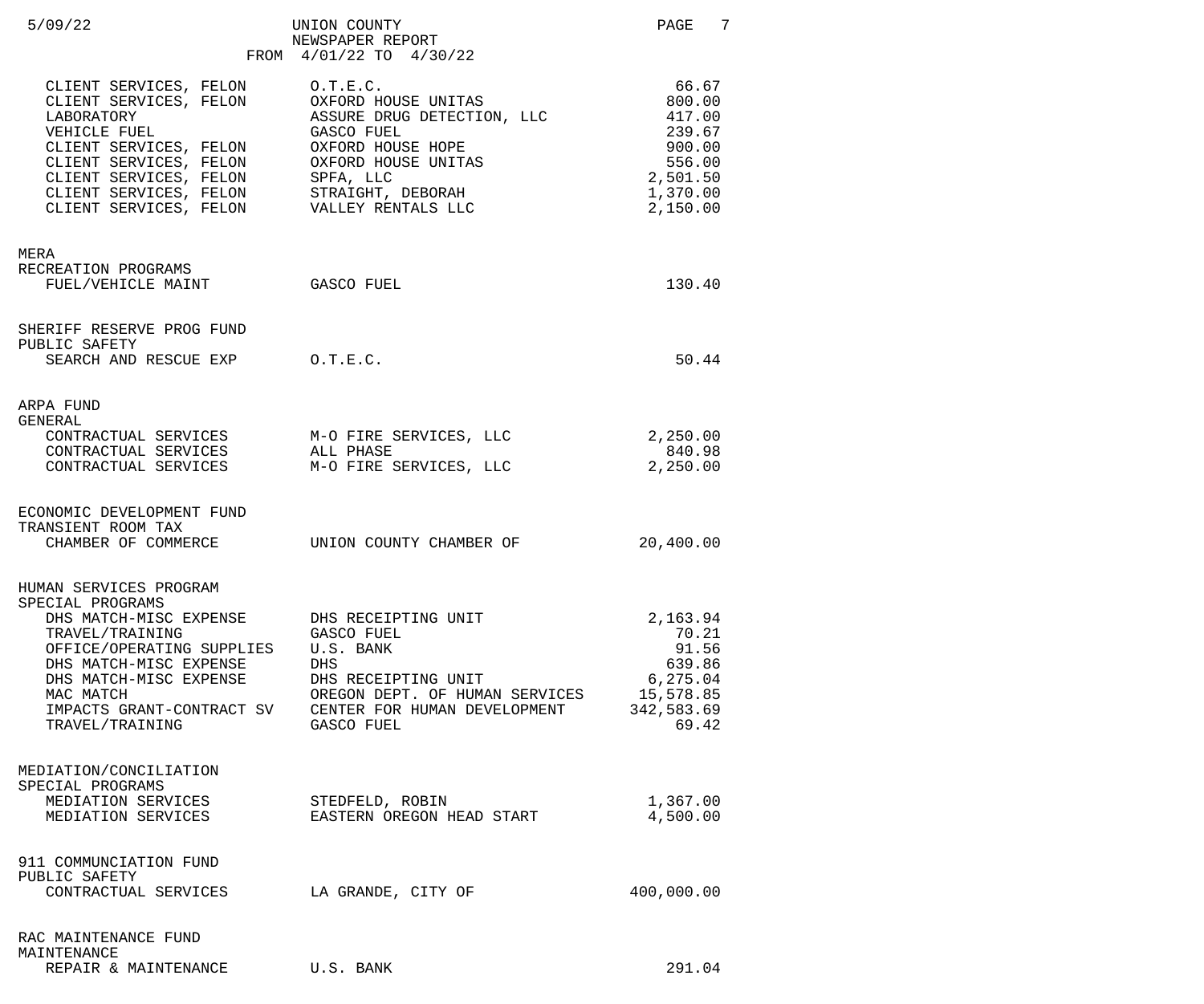| 5/09/22                                                                                                                                                                                     | UNION COUNTY<br>NEWSPAPER REPORT<br>FROM 4/01/22 TO 4/30/22                                                                                                                         | 8<br>PAGE                                                                            |
|---------------------------------------------------------------------------------------------------------------------------------------------------------------------------------------------|-------------------------------------------------------------------------------------------------------------------------------------------------------------------------------------|--------------------------------------------------------------------------------------|
| UTILITIES<br>UTILITIES<br>UTILITIES                                                                                                                                                         | AVISTA<br>0.T.E.C.<br>WASTE-PRO                                                                                                                                                     | 419.35<br>529.36<br>218.65                                                           |
| LAW LIBRARY FUND<br>LAW LIBRARY<br>OFFICE/OPERATING SUPPLIES E O U                                                                                                                          |                                                                                                                                                                                     | 14,889.53                                                                            |
| DRUG COURT FUND<br>DRUG COURT<br>NON-GRANT EXPEND<br>BJA GRANT<br>NON-GRANT EXPEND                                                                                                          | BLUE MOUNTAIN POLYGRAPH, LLC<br>ASSURE DRUG DETECTION, LLC<br>OREGON JUDICIAL DEPT.                                                                                                 | 400.00<br>4,783.00<br>3,146.87                                                       |
| DRUG COURT FUND<br>PUBLIC/MENTAL HEALTH<br>NON-GRANT EXPENDITURES<br>CONTRACTUAL PERSONNEL<br>CONTRACTUAL PERSONNEL                                                                         | U.S. BANK<br>CENTER FOR HUMAN DEVELOPMENT<br>SCHAEFFER, JAMES                                                                                                                       | 214.25<br>5,411.46<br>4,500.00                                                       |
| <b>JUSTICE COURT</b><br>PUBLIC SAFETY<br>OR DEPT OF REV-FINES/FEES<br>TRAVEL/TRAINING<br>OFFICE/OPERATING SUPPLIES<br>OFFICE EQUIPMENT                                                      | OREGON DEPT. OF REV.<br>SPEARS, TERESA<br>AMAZON.COM<br>SHI                                                                                                                         | 13, 154.90<br>518.24<br>71.26<br>309.96                                              |
| BUFFALO PEAK GOLF COURSE<br>GENERAL<br>REPAYMENT OF LOANS                                                                                                                                   | US BANCORP LEASING & FINANCIAL                                                                                                                                                      | 975.00                                                                               |
| BUFFALO PEAK GOLF COURSE<br>MAINTENANCE<br>TELEPHONE<br><b>UTILITIES</b><br>FERTILIZER                                                                                                      | TURF EQUIPMENT REPAIR TRE R & R PRODUCTS, INC.<br>U.S. BANK<br>0.T.E.C.<br>PLANET TURF                                                                                              | 1,449.25<br>43.91<br>57.03<br>4,471.39                                               |
| BUFFALO PEAK GOLF COURSE<br>CLUB HOUSE<br>PRO-SHOP SOFT GOODS<br>BEER/WINE<br>PRO-SHOP SOFT GOODS<br>SPECIAL ORDER HARD GOODS<br>RANGE BALLS/SUPPLIES<br><b>FOOD</b><br>ADVERTISING<br>FOOD | ANTIGUA GROUP, INC.<br>BUFFALO PEAK GOLF COURSE<br>COBRA PUMA GOLF, INC.<br>SRIXON/CLEVELAND/XXIO<br>CALLAWAY<br>ISLAND CITY MARKET & DELI<br>KCMB RADIO<br>PEPSI-COLA BOTTLING CO. | 1,924.00<br>2,000.00<br>627.15<br>582.30<br>1,200.00<br>464.00<br>199.00<br>1,004.60 |